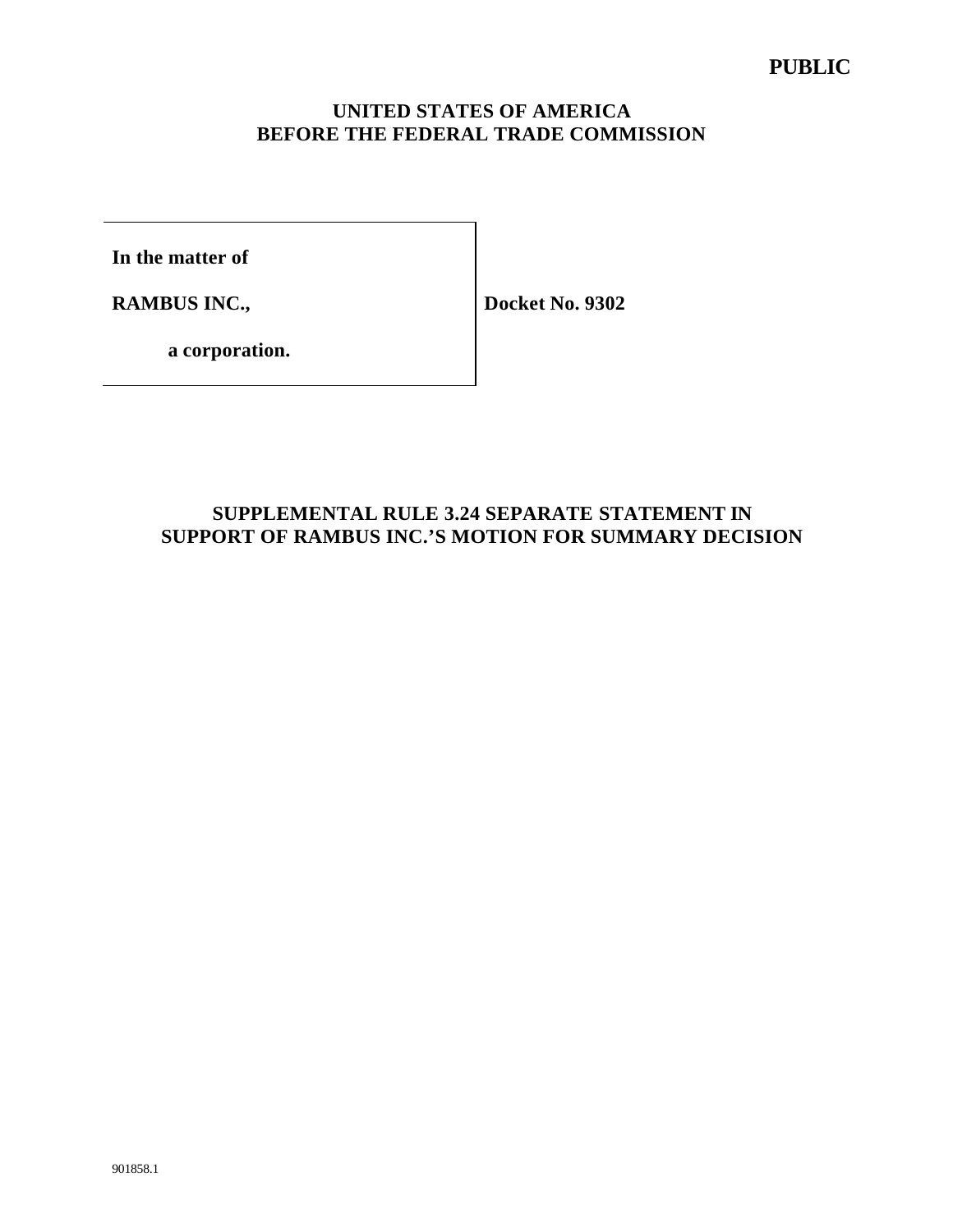Pursuant to Rule 3.24, Respondent Rambus Inc. ("Rambus") respectfully submits this Supplemental Statement of Material Facts as to Which There Is No Genuine Issue.<sup>1</sup>

103. On or about February 20, 2003, Mitsubishi Electric Corporation ("MELCO") produced over 16,000 pages of documents to Rambus. *See* Supplemental Declaration of Steven M. Perry ("Supp. Perry Decl."), ex. 5. Many of these documents were in Japanese. *Id*.

104. Rambus contends in its pending Motion for Summary Decision that JEDEC members understood in the early 1990's that Rambus might assert intellectual property claims over features being considered for use by JEDEC members and/or for incorporation within JEDEC standards. *See* Motion, pp. 34-58.

105. The documents produced by MELCO in late February 2003 include documents relating to MELCO's 1993 review of Rambus's possible future intellectual property claims.

106. As set out below, the MELCO documents show that by June 1993, MELCO had recognized the possibility that Rambus could assert intellectual property claims relating to features included in SDRAM and other DRAM devices.

107. In March 1993, a MELCO "Patent Committee Member" wrote that "[a] need has arisen to evaluate all of the claims in a patent being applied for by Rambus (1 patent, a total number of claims is 150). . . ." Supp. Perry Decl., ex. B.

l

<sup>1</sup> For convenience purposes, Rambus begins its paragraph numbers in this Supplemental Rule 3.24 statement where the paragraph numbers ended in its original Rule 3.24 statement.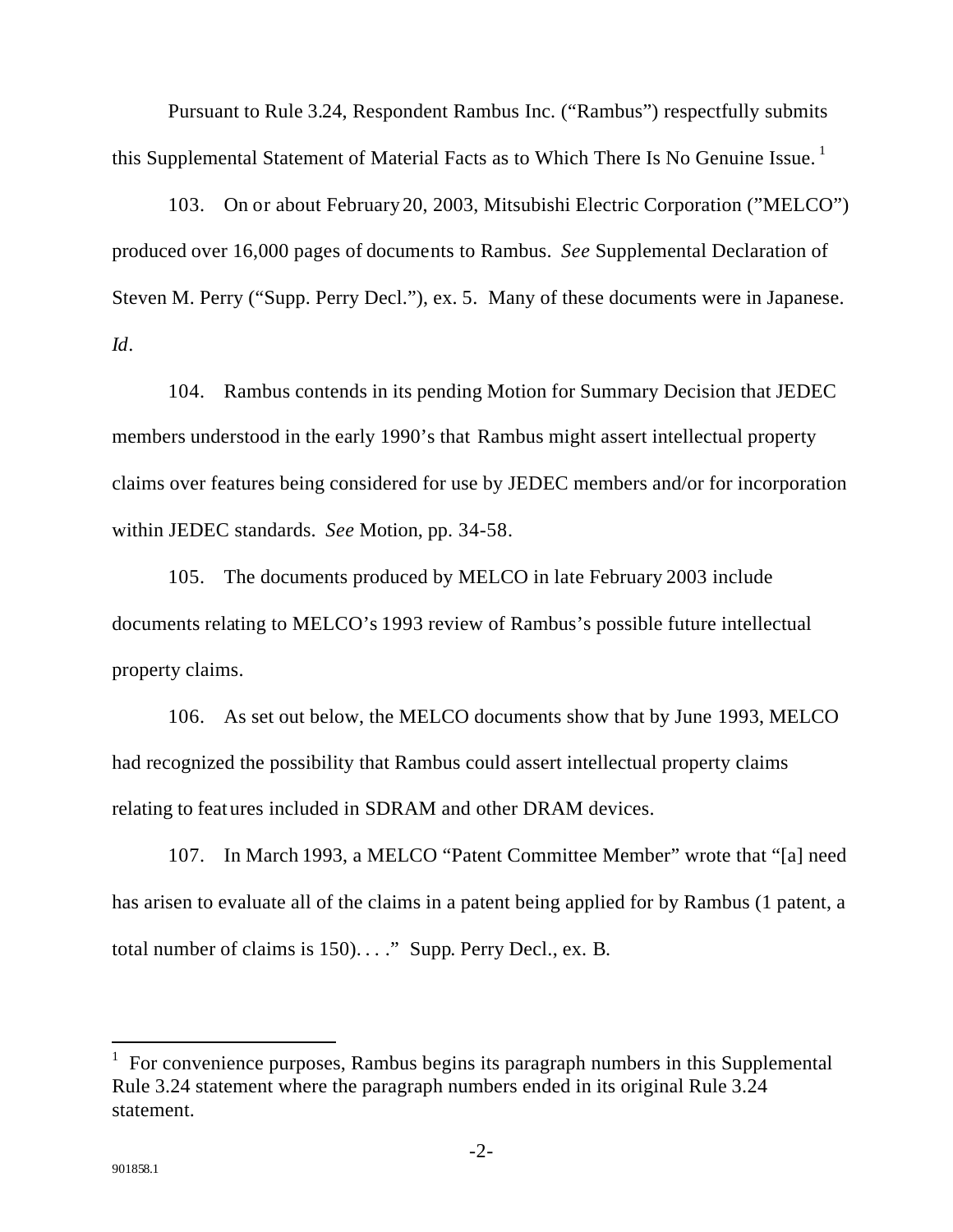108. A few months later, in June 1993, a MELCO employee named Sakao wrote a memo that asked in part: "What are the threats to the establishment of a RAMBUS patent?" *Id*., ex. C. One answer was:

> "The individual technologies that appear in the RAMBUS patent will be used independently in the future."

*Id*. The June 10, 1993 memo by Sakao thus acknowledged that Rambus could, based on its original patent application, assert claims over the "individual" use of the various technologies described in that application.

109. In recognition of this possibility, the Sakao memo goes on to say that "[t]here is a need to examine the specifications of the patent claims to determine whether *individual technologies used independently* will infringe on the RAMBUS patent, and for that we will have to obtain the views and interpretations of experts." *Id*. (emphasis added).

110. A MELCO memorandum prepared the following month described MELCO's analysis of Rambus's 150-claim "WIPO" patent application<sup>2</sup> and stated in part that it was "quite predictable" that Rambus would attempt to obtain patents that were *not* tied to, and were "separate from," the particular type of "bus" described in the application. Suppl. Perry Decl., ex. D. The July 13, 1993 memo recommended that because of this possibility, MELCO should "carry out [a] prior art investigation in detail." *Id*. The memo also stated

l

<sup>2</sup> The existence and public availability of Rambus's WIPO application had been disclosed to JEDEC by a NEC representative at a May 1992 JEDEC meeting. *See* Motion for Summary Decision, p. 43 n. 20.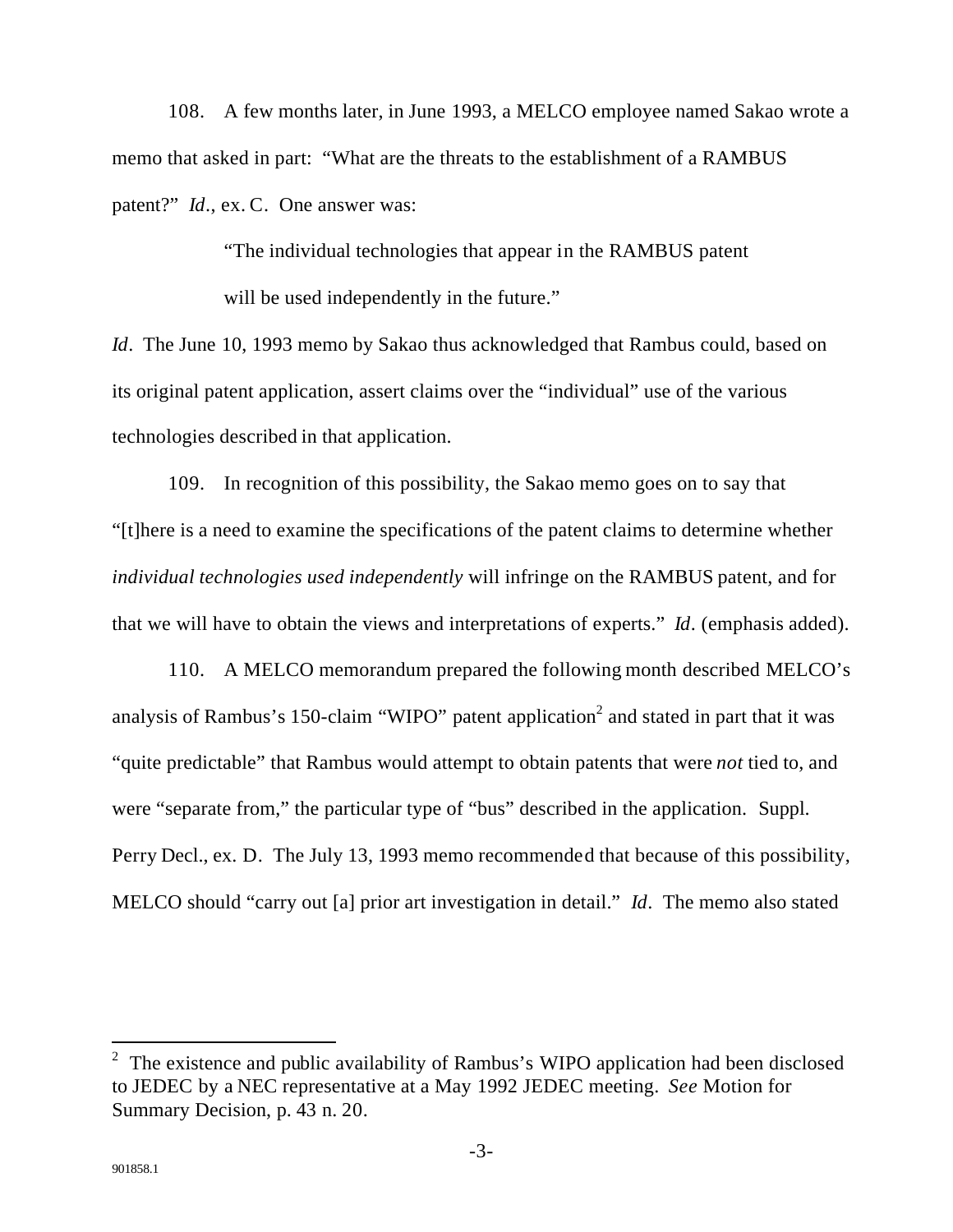that MELCO "must thoroughly investigate the DRAM-related claims" and "pay special attention to SDRAM, which is a similar idea." *Id*.

111. In a subsequent analysis of portions of Rambus's WIPO application, dated September 16, 1993, MELCO again recognized that Rambus's intellectual property claims related to features used or proposed in SDRAM devices. With respect to the use of two banks in a DRAM, for example, the MELCO memorandum stated that "[t]his is also being done by SDRAM. Need a prior art." Supp. Perry Decl., ex. E. The memo also acknowledged that "auto precharge" was a feature described in the Rambus WIPO application and that it was "being implemented in SDRAM, etc." *Id*.